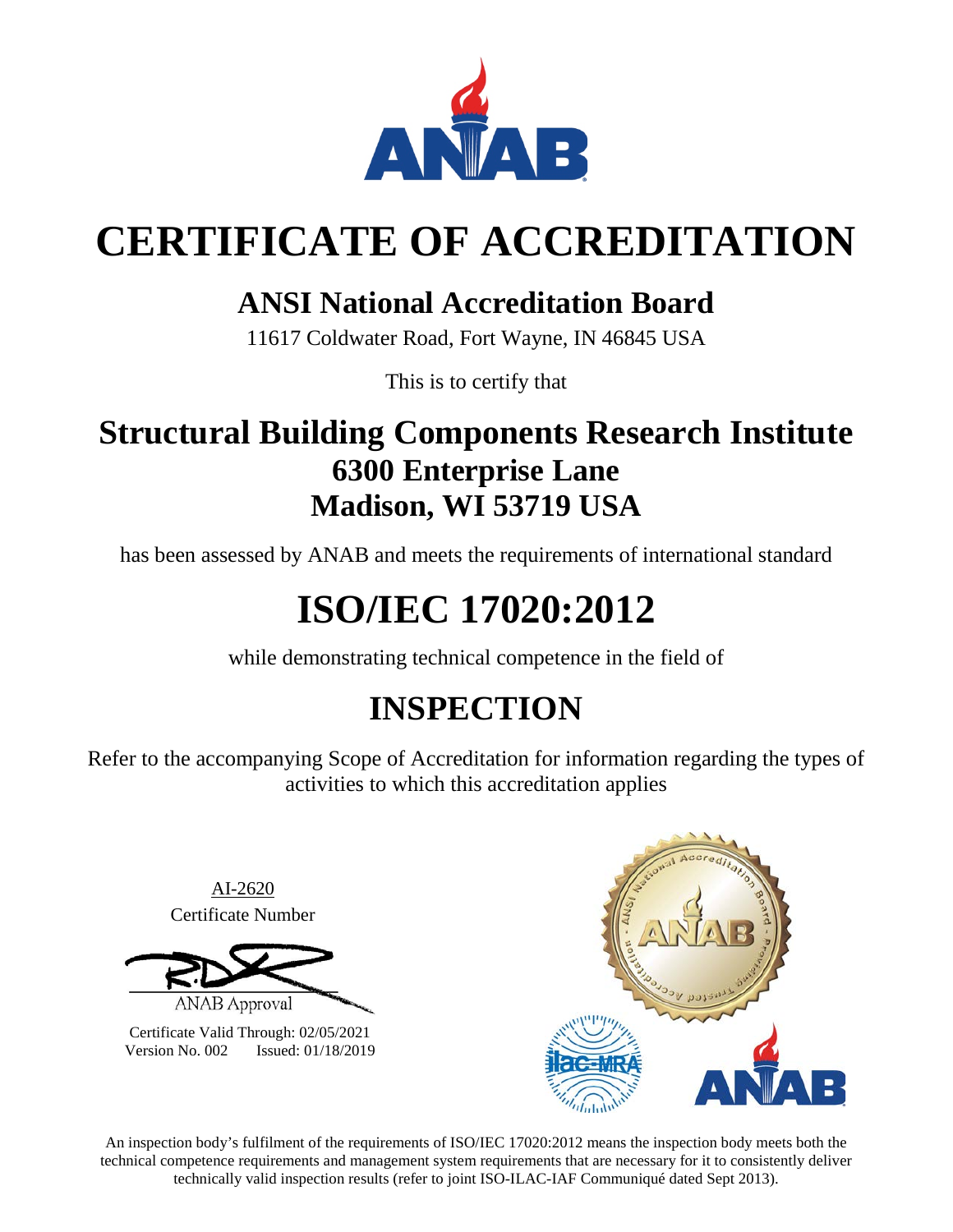

### **SCOPE OF ACCREDITATION TO ISO/IEC 17020:2012**

### **Structural Building Components Research Institute**

6300 Enterprise Lane Madison, WI 53719 USA

John Arne (608) 310-6702 [jarne@qualtim.com](mailto:jarne@qualtim.com)

### **INSPECTION TYPE A (THIRD-PARTY) BODY**

Valid to: **February 5, 2021** Certificate Number: **AI-2620**

#### **Construction Materials**

| <b>Items, Materials OR</b><br><b>Products Inspected</b> | <b>Type and Range of</b><br><b>Inspection</b>                | <b>Methods and Procedures</b>                                                                                                                                             |
|---------------------------------------------------------|--------------------------------------------------------------|---------------------------------------------------------------------------------------------------------------------------------------------------------------------------|
| <b>Metal Plate Connected Wood Trusses</b>               | In-plant inspection of metal<br>plate connected wood trusses | <b>ANSI/TPI 1 National Design Standard for Metal</b><br>Plate Connected Wood Truss Construction;<br>SBCRI-TPI Quality Assurance Program -<br><b>Manual and Procedures</b> |
| <b>Cold Formed Steel Framing Trusses</b>                | In-plant inspection of cold<br>formed steel framing trusses  | AISI S214-07 North American Standard for<br>Cold-formed Steel Framing - Truss Design;<br><b>SBCRI-TPI Quality Assurance Program -</b><br><b>Manual and Procedures</b>     |
| Wood Wall Panels                                        | In-plant inspection of wood<br>wall panels                   | IBC Chapter 23 and IRC Chapter 6 (Section<br>602); SBCRI-TPI Quality Assurance Program<br>- Manual and Procedures                                                         |
| <b>Steel Wall Panels</b>                                | In-plant inspection of steel<br>wall panels                  | IBC Chapter 22 and IRC Chapter 6 (Section<br>603); SBCRI-TPI Quality Assurance Program<br>- Manual and Procedures                                                         |
|                                                         |                                                              |                                                                                                                                                                           |



Version 002 Issued: January 18, 2019 **[www.anab.org](http://anab.org/)**